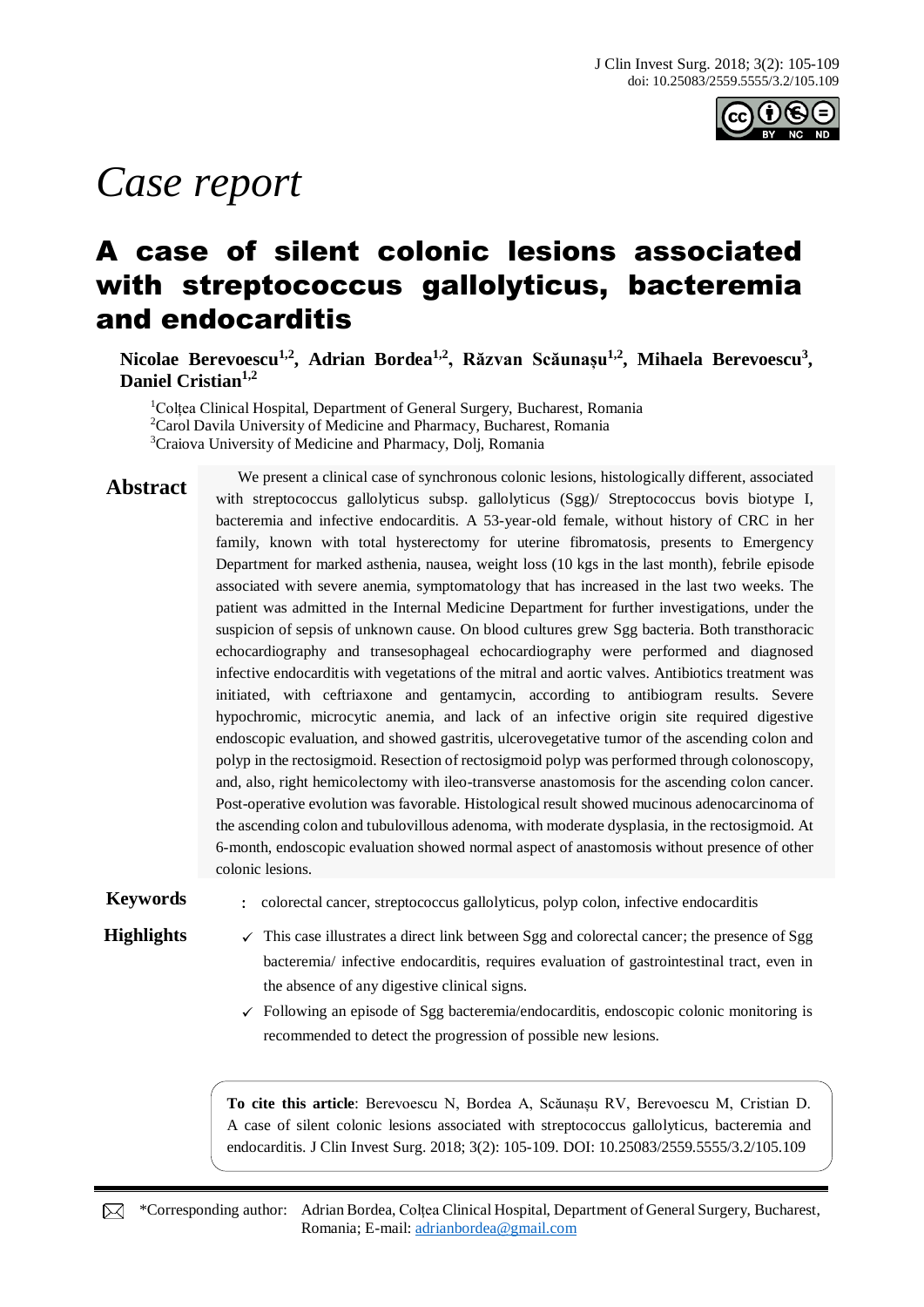#### **Introduction**

Colorectal cancer (CRC) development is a complex multi-factorial process, including genetic and environmental factors. Both can influence the progression of CRC, from dysplastic lesions to carcinoma invasive. As a tumoral microenvironment factor, the gut microbiota can play a critical role in several biological processes, such as barrier, immunity and metabolic functions.

The colorectal disorders comprise polymorph lesions, benign, premalignant and malignant conditions. In the development of this lesions, and furthermore in progression, colonic microflora is large debated in recent studies, as having an important role (1, 2). Streptococcus gallolyticus subsp. gallolyticus (Sgg) belongs to the Group D streptococci, also known as the S. bovis/S. equinus complex (SBSEC) with seven subspecies, in the recent nomenclature: Streptococcus equinus, Streptococcus infantarius subsp. infantarius, Streptococcus lutetiensis, Streptococcus alactolyticus, Streptococcus gallolyticus subsp. gallolyticus (Sgg), Streptococcus gallolyticus subsp. macedonicus (Sgm) and Streptococcus gallolyticus subsp. pasteurianus (Sgp) (3). Of all, Sgg has been regularly related to CRC (2). Moreover, in different case reports, Sg bacteremia was linked to benign colonic lesions (diverticulosis, inflammatory bowel disease, polyps) (4) and several other malignancies like gastric carcinoma (5), gastric lymphoma (6), pancreatic carcinoma (7), esophageal carcinoma (8), Kaposi sarcoma (9) and endometrial cancer (10). We highlight a case of a patient with infective endocarditis, Sgg bacteremia and two different histological types of colonic lesions, without any digestive signs.

#### **Case report**

A 53-year-old female, without history of inherited CRC in her family, known with total hysterectomy for uterine fibromatosis, presents to Urgent Compartment for marked asthenia, nausea, weight loss (10 kgs in the last month), febrile episode associated with severe anemia, symptomatology that has increased in the last two weeks. The patient was admitted in the Internal Medicine Department for Sepsis with unknown cause as diagnosis, for further investigations.

On physical examination, she was febrile (39.1 °C), blood pressure was 147/80 mm Hg with pulse rate 89 beats/min and diastolic blast in the aortic outbreak. Had supple, painless abdomen and normal rectal tact. Laboratory values showed an important inflammatory syndrome (WBC, 16200/ml with 89.2% neutrophils, ESR, 96 mm/h, CRP, 9.5 mg/dl) and severe hypochromic, microcytic anemia (Hb, 6,5 g/dl) with seric Fe, 18.4 ug/dl. Liver functions tests and coagulation parameters were found to be within normal limits. Urinalysis revealed rare white and red blood cells, cloudy look and positive culture for Escherichia coli. Chest radiography was normal. Two sets of blood cultures were drawn and both were positive for Sgg bacteria. Both transthoracic echocardiography and transesophageal echocardiography were performed and diagnosed infective endocarditis with vegetation in the mitral and aortic valves. Antibiotics treatment was initiated, with ceftriaxone  $(2 \times 1 \text{ g/day})$  and gentamycin (2 x 80 mg/day), systemic therapy, according to infectious diseases specialist and to antibiogram results, followed by normal body temperature.

To identify the infectious focus of disseminations, a computer tomographic (CT) scan of the brain, thoracic and abdomen was requested. Images of CT-scan revealed normal bone structure and no pathological lesions. In this circumstance, the presence of severe anemia and lack of an infective focus determined gut endoscopic evaluation, and showed gastritis, ulcerovegetative tumor of the ascending colon and polyp in the rectosigmoid. Resection of rectosigmoid polyp was performed through colonoscopy (Figure 1; A, B, C), associated with right hemicolectomy, with ileotransverse anastomosis for the ascending colon cancer.

Post-operative evolution was favorable. Further, the patient was referred to the Department of Cardiac Surgery for the valvuloplasty intervention. Histological result showed mucinous adenocarcinoma of the ascending colon and tubulovillous adenoma, with moderate dysplasia, in the rectosigmoid. At 6-month, endoscopic evaluation showed normal aspect of anastomosis without presence of other colonic lesions (Figure 2; A, B).



**Figure 1- A, B, C.** Resection of rectosigmoid polyp through colonoscopy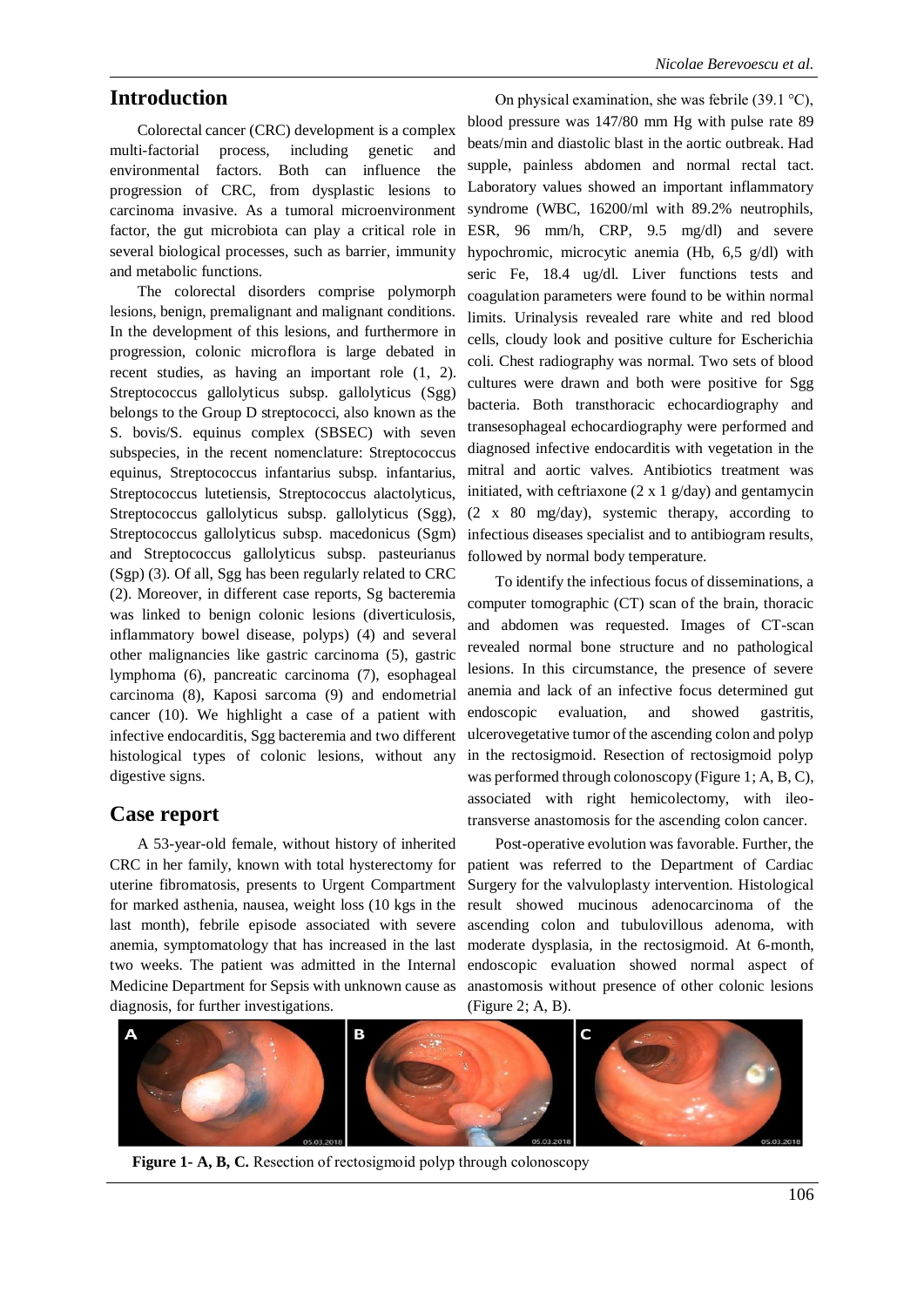

**Figure 2- A, B.** At 6-month, endoscopic evaluation showed normal aspect of ileo-transverse anastomosis.

#### **Discussions**

CRC is a common and lethal disease, with a high mortality rate (11). The American Cancer Society estimates that about 1 in 21 men and 1 in 23 women in the USA will develop colorectal cancer during their lifetime. In its development and progression, both genetic and environmental factors play an important role. Since 1951 (12), when the association between CRC and group D endocarditis was reported, and later in 1977 (13), 1989 (14), 2005 (15), other studies highlighted this, and still the role of gut microflora in colorectal disorders is debated. Following these reports, Streptococcus gallolyticus subsp. gallolyticus (bovis biotype I) is becoming the model bacteria for the SBSEC due to its implication in CRC, bacteremia and infective endocarditis. In a recent paper (2017) (16), the advanced and non-advanced colonic adenomas and tumors, associated with Sgg, were mostly located in the distal colon (65.6%), cecum/ascending colon (23.4%) and transverse colon (10.9%). Furthermore, in patients with Sgg bacteremia and/or infective endocarditis is correlated with the presence of villous or tubulovillous adenomas (17, 18). Our case, due to the synchronous colonic lesions presented, the mucinous adenocarcinoma of the ascending colon and tubulovillous adenoma in the rectosigmoid, associated with Sgg endocarditis, supports the hypothesis that Sgg can play a role CRC (19).

At the moment, is very debated if Sgg plays an etiological role in the development of colorectal tumors or it is only a consequence of CRC (20). In sustaining the etiological role of Sgg in CRC, the first experimental evidence that S. bovis could stimulate cancer development was reported by Ellmerich et al. (2000) (21). They showed that Sg may have carcinogenic activity in colonic mucosa, when preneoplastic lesions are already present. Also, in 2010, a molecular study revealed a higher presence of Sgg in human neoplastic tissues compared with normal adjacent tissue from the demonstrated that Sgg promotes colorectal tumors development through an increase of cell proliferation in a β-catenin dependent manner. Although these studies demonstrated the etiological role of Sgg in promoting CRC development (16), Sgg initially has to colonize the colon, process that might require the presence of independent mutations in the oncogenic signaling pathways, together with chronic inflammatory conditions (22).

Sgg is an important cause of bacteremia and endocarditis (23). It uniquely can translocate in a paracellular manner across malignant gut epithelium, in the absence of an important immune response. Too, it may disseminate to the bloodstream through premalignant/malignant colonic lesions and then adhere to the collagen-rich surfaces (such as surfaces of cardiac valves) and form biofilms (24). Compared to other related streptococci or other bacterial species inhabiting the gut, this microorganism is able to grow in bile (25) and can cross the hepatic reticulo-endothelial system and get into the systemic circulation, that could explain the association between colonic lesions and Sgg bacteremia/infective endocarditis (26).

A striking correlation between Sgg bacteremia, infective endocarditis and CRC was revealed by numerous studies (14, 27). Except infective endocarditis, the S. gallolyticus may also determinate infections in other sites, like osteomyelitis, discitis (28) and neck abscess (29) that can be associated with colonic malignancy. In our case, we did not find other infectious lesions, on the CT-scan images. Were found only the two colonic lesions: a small ulcerovegetative adenocarcinoma of the ascending colon that was clearly the way of Sgg infection dissemination, and a tubulovillous adenoma polyp, with moderate dysplasia, in the rectosigmoid, that suggests its development and progression begun in the colonic mucosa colonized with Sgg. Regarding the necessary time required for monitoring and diagnose a new colonic lesion, following Sgg bacteremia/infective endocarditis, was considered to be within 2 to 4 years (30). At 6-month, our endoscopic evaluation showed normal aspect of anastomosis, without presence of other colonic lesions.

#### **Conclusions**

same patient (4), and in a recent study (2017) (16), it was requires always the evaluation of gastrointestinal tract, This case shows a direct link between Sgg and colorectal cancer and also the potential of this microorganism to disseminate in other organs. The presence of Sgg bacteremia/infective endocarditis,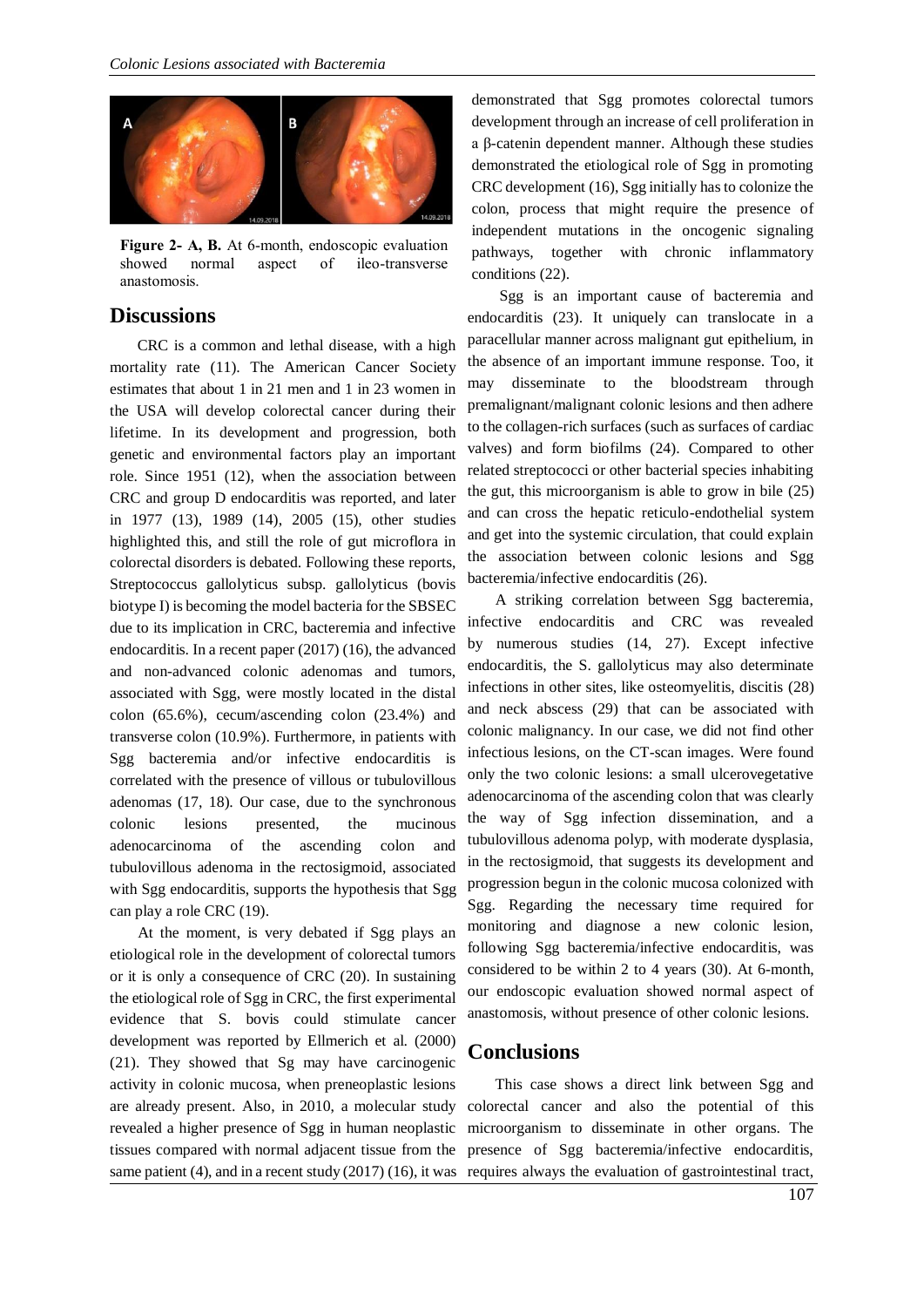even in the absence of any digestive clinically signs. 6. After a such episode of Sgg bacteremia/endocarditis, endoscopic colonic monitoring is recommended to detect the progression of a new lesion. Furthermore, in the screening process feces cultures must be considered, 7. as it can reveal the presence of colonic recolonization with Sgg.

### **Conflict of interest disclosure**

There are no known conflicts of interest in the publication of this article, and there was no financial support that could have influenced the outcomes. The manuscript was read and approved by all authors.

### **Compliance with ethical standards**

Any aspect of the work covered in this manuscript that has involved human patients has been conducted with the ethical approval of all relevant bodies and that such approvals are acknowledged within the manuscript.

### **References**

- 1. Andres-Franch M, Galiana A, Sanchez-Hellin V, Ochoa E, Hernandez-Illan E, Lopez-Garcia P, et al. Streptococcus gallolyticus infection in colorectal cancer and association with biological and clinical factors. *PLoS One*. 2017; 12:e0174305. doi: 10.1371/journal.pone.0174305.
- 2. Pasquereau-Kotula E, Martins M, Aymeric L, Dramsi S. Significance of Streptococcus gallolyticus subsp. gallolyticus-Association with Colorectal Cancer. *Front Microbiol*. 2018; 9: 614. PMID: 29666615, DOI: 10.3389/fmicb.2018.00614
- 3. Jans C, Meile L, Lacroix C, Stevens M J. Genomics, evolution, and molecular epidemiology of the Streptococcus bovis/Streptococcus equinus complex (SBSEC). *Infect Genet Evol*. 2015; 33: 14. Ruoff KL, Miller SI, Garner CV, Ferraro MJ, 419–436. doi: 10.1016/j.meegid.2014.09.017.
- 4. Abdulamir AS, Hafidh RR, and Bakar FA. The association of Streptococcus bovis/gallolyticus with colorectal tumors: The nature and the underlying mechanisms of its etiological role. *J Exp Clin Cancer Res*. 2011; 30: 11. PMID: 21247505, DOI: 10.1186/1756-9966-30-11
- 5. Kupferwasser I, Darius H, Muller AM, Mohr-Kahaly S, Westermeier T, Oelert H, Erbel R, Meyer J. Clinical and morphological characteristics in Streptococcus bovis endocarditis: a comparison with other causative microorganisms in 177 cases. *Heart*. 1998; 80(3): 276-80. PMID: 9875088
- 6. Klein RS, Catalano MT, Edberg SC, Casey JI, Steigbigel NH. Streptococcus bovis septicemia and carcinoma of the colon. *Ann Intern Med*. 1979; 91(4): 560-2. PMID: 484953
- 7. Gonzlez-Quintela A, Martinez-Rey C, Castroagudin JF, Rajo-Iglesias MC, Dominguez-Santalla MJ. Prevalence of liver disease in patients with Streptococcus bovis bacteraemia. *J Infect*. 2001; 42(2): 116-9. PMID: 11531317
- 8. Pigrau C, Lorente A, Pahissa A, Martinez-Vazquez JM. Streptococcus bovis bacteremia and digestive system neoplasms. *Scand J Infect Dis*. 1988; 20(4): 459-60. PMID: 3194717
- 9. Glaser JB, Landesman SH: Streptococcus bovis bacteremia and acquired immunodeficiency syndrome. *Ann Intern Med*. 1983; 99(6): 878. PMID: 6651037
- 10. Anaf V, Noel JC, Thys JP, Simon P, Buxant F. A first case of Streptococcus bovis bacteremia and peritonitis from endometrial cancer origin. *Acta Chir Belg*. 2001; 101(1): 38-9. PMID: 11301947
- 11. Ferlay J, Soerjomataram I, Dikshit R, Eser S, Mathers C, Rebelo M, et al. Cancer incidence and mortality worldwide: sources, methods and major patterns in GLOBOCAN 2012. *Int J Cancer*. 2015. 136(5): E359–E386. PMID: 25220842, DOI: 10.1002/ijc.29210.
- 12. McCoy W, Mason JM 3-rd. Enterococcal endocarditis associated with carcinoma of the sigmoid: report of a case. *J Med Assoc State Ala*. 1951; 21(6): 162–6. PMID: 14880846
- 13. Klein RS, Recco RA, Catalano MT, Edberg SC, Casey JI, Steigbigel NH. Association of Streptococcus bovis with carcinoma of the colon. *N Engl J Med*. 1977; 297(15): 800–2. PMID: 408687 DOI: 10.1056/NEJM197710132971503
- Calderwood SB. Bacteremia with Streptococcus bovis and Streptococcus salivarius: clinical correlates of more accurate identification of isolates. *J Clin Microbiol*. 1989; 27(2): 305–8. PMID: 2915024
- 15. Corredoira JC, Alonso MP, Garcia JF, Casariego E, Coira A, Rodriguez A, Pita J, Louzao C, Pombo B, Lopez MJ, Varela J. Clinical characteristics and significance of Streptococcus salivarius bacteremia and Streptococcus bovis bacteremia: a prospective 16-year study. *Eur J Clin Microbiol Infect Dis*. 2005; 24(4): 250–5. PMID: 15902530, DOI: 10.1007/s10096-005-1314-x